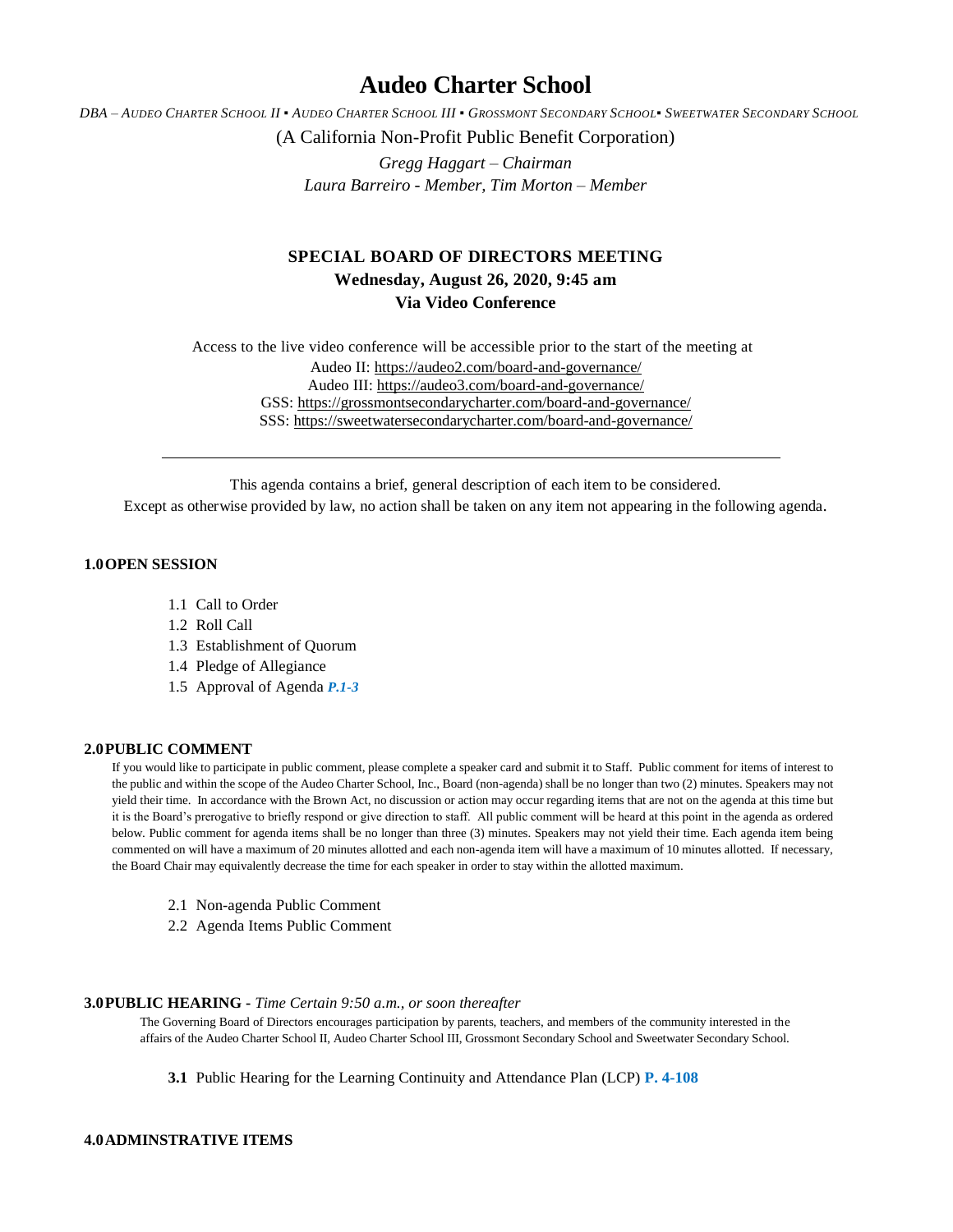- 4.1 Consider Approval of August 26, 2020 Board Meeting
- 4.2 Discuss and Consider Approval of Board Meeting in September

#### **5.0 CONSENT AGENDA**

All matters listed under the consent agenda are considered by the Board to be routine and will be approved/enacted by the Board in one motion in the form listed below. Unless specifically requested by a Board member for further discussion or removed from the agenda, there will be no discussion of these items prior to the Board votes on them. The President recommends approval of all consent agenda items.

## 5.1 **Consent Action Items for The Audeo Charter School II, Audeo Charter School III, Grossmont Secondary School and Sweetwater Secondary School for each School**

- 5.1.1 Consider Approval of the Amendment to the Conflict of Interest Code **P. 109-112**
- 5.1.2 Consider Approval of the Amendment to the Bylaws **P.113-128**
- 5.1.3 Consider Approval of Amendment to the Uniform Complaint Policy and Procedures **P.129-144**
- 5.1.4 Consider Approval of Board Meeting Minutes for June 24, 2020 **P.145-151**
- 5.1.5 Consider Approval of the 2020-2021 Consolidated Application
	- 5.1.5.1 Audeo Charter School II **P.152-156**
		- 5.1.5.1.1 Certificate of Assurance
		- 5.1.5.1.2 Protected prayer Certification
		- 5.1.5.1.3 LCAP Federal Addendum Certification
		- 5.1.5.1.4 Application for Funding

#### 5.1.5.2 Audeo Charter School III **P.157-161**

- 5.1.5.2.1 Certificate of Assurance
- 5.1.5.2.2 Protected prayer Certification
- 5.1.5.2.3 LCAP Federal Addendum Certification
- 5.1.5.2.4 Application for Funding

#### 5.1.5.3 Grossmont Secondary School **P.162-166**

- 5.1.5.3.1 Certificate of Assurance
- 5.1.5.3.2 Protected prayer Certification
- 5.1.5.3.3 LCAP Federal Addendum Certification
- 5.1.5.3.4 Application for Funding
- 5.1.5.4 Sweetwater Secondary School **P.167-171**
	- 5.1.5.4.1 Certificate of Assurance
	- 5.1.5.4.2 Protected prayer Certification
	- 5.1.5.4.3 LCAP Federal Addendum Certification
	- 5.1.5.4.4 Application for Funding

#### **6.0BOARD COMMENTS AND ANNONCEMENTS**

From time to time, the board has topics of interest that they would like to share with the community. These are informational in nature and do not require action.

## **7.0ADJOUNMENT**

## **Next Regular Board Meeting: TBA**

Meeting Agenda available at:

[www.audeo2.com,](http://www.audeo2.com/) audeo3.com, grossmontsecondarycharter.com, sweetwatersecondarycharter.com